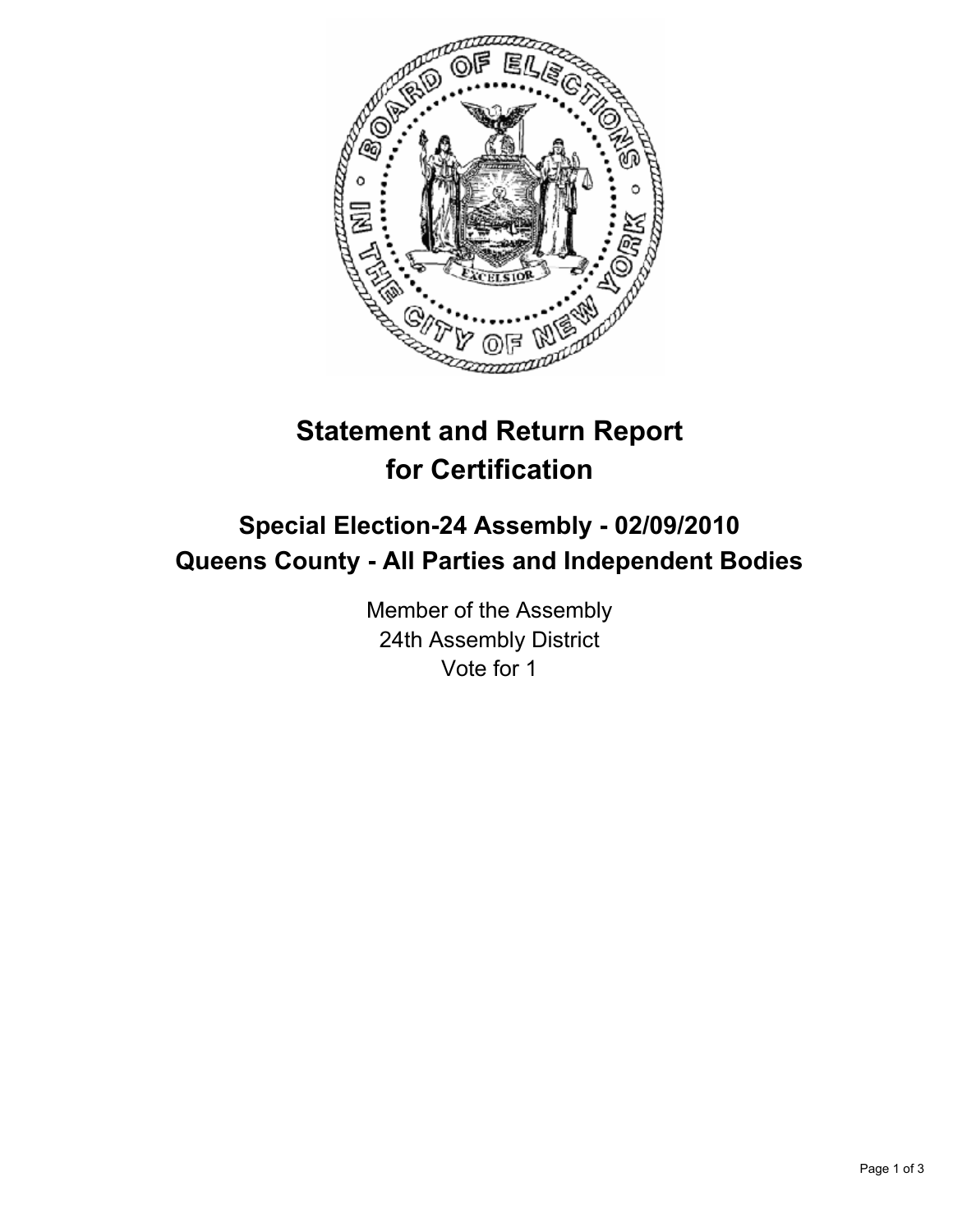

### **Assembly District 24**

| <b>PUBLIC COUNTER</b>               | 6,913 |
|-------------------------------------|-------|
| <b>EMERGENCY</b>                    | 0     |
| ABSENTEE/MILITARY                   | 321   |
| <b>AFFIDAVIT</b>                    | 12    |
| <b>Total Ballots</b>                | 7,246 |
| DAVID I WEPRIN (DEMOCRATIC)         | 4,047 |
| <b>BOB FRIEDRICH (REPUBLICAN)</b>   | 2,184 |
| DAVID I WEPRIN (INDEPENDENCE)       | 241   |
| <b>BOB FRIEDRICH (CONSERVATIVE)</b> | 573   |
| DAVID I WEPRIN (WORKING FAMILIES)   | 177   |
| <b>Total Votes</b>                  | 7,222 |
| Unrecorded                          | 24    |